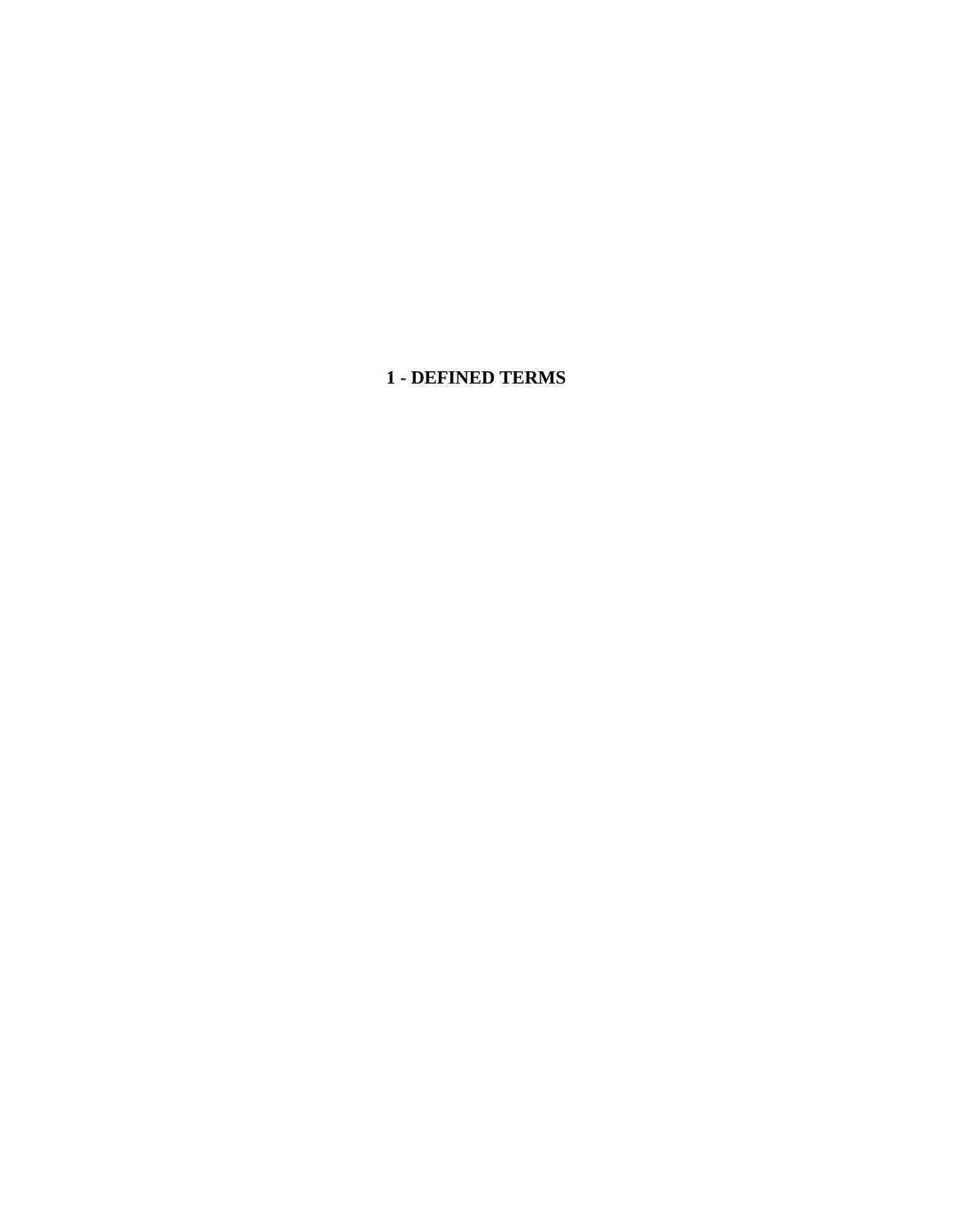## ENBRIDGE GAS DISTRIBUTION INC. DEFINED TERMS Rate 331 Service

# TABLE OF CONTENTS

| <b>ARTICLE</b> | <b>DESCRIPTION</b>    | PAGE |
|----------------|-----------------------|------|
|                | <b>INTRODUCTION</b>   |      |
| 2              | <b>DEFINED TERMS</b>  |      |
| 3              | <b>INTERPRETATION</b> | 8    |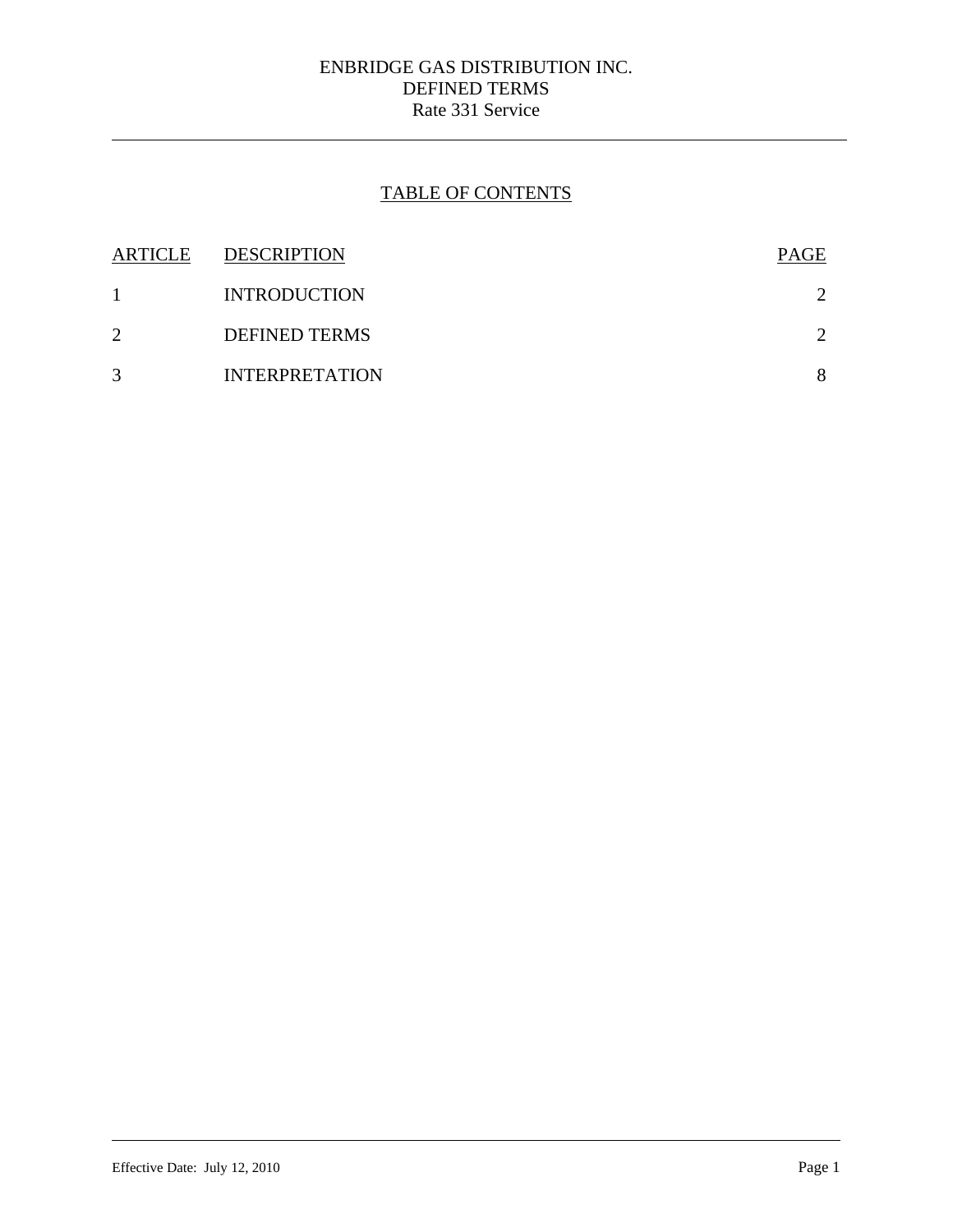### **1 INTRODUCTION**

- 1.1 Except where the context necessarily implies otherwise, the terms and symbols set forth in Article 2 shall be construed to have the meaning described therein when such terms and symbols are used in these Defined Terms, a Service Schedule, the General Terms and Conditions, a Service Agreement, a Service Index, or a Service Request Form.
- 1.2 All references to Imperial units in these Defined Terms, the Rate Schedule, a Service Schedule, the General Terms and Conditions, a Service Agreement, a Service Index, or a Service Request Form are made for illustrative purposes only.

### **2 DEFINED TERMS**

- 2.1 The term "Business Day" means any day excluding Saturday, Sunday, and a statutory holiday under the laws of Canada and the Province of Ontario.
- 2.2 The term "Confirmation(s)" means a notice given by Transporter to Shipper scheduling Service for any Day, either by confirming Shipper's Nomination(s) for the Day or by specifying a lower level of Service.
- 2.3 The term "Central Clock Time" and the symbol "CCT" mean the clock time, standard or daylight-saving, in the Central Time Zone.
- 2.4 The term "Central Standard Time" and the symbol "CST" mean standard time in the Central Time Zone.
- 2.5 The term "cubic metre" and the symbol " $m<sup>3</sup>$ " mean the volume of gas that, when dry and at a temperature of 15 degrees Celsius and under an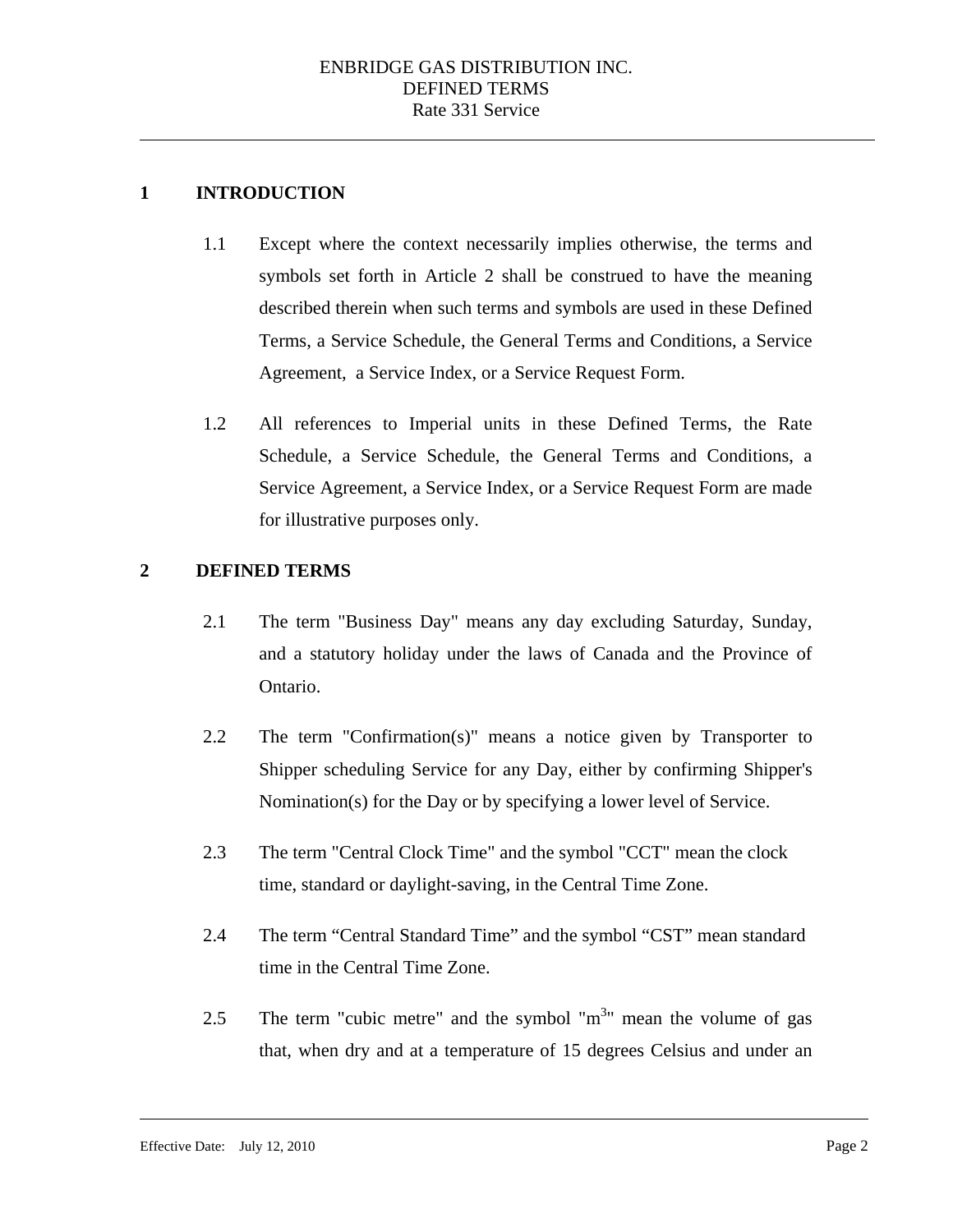absolute pressure of 101.325 kilopascals, will fill a space of one cubic metre; and the symbol " $10<sup>3</sup>m<sup>3</sup>$ " means 1 000 cubic metres.

- 2.6 The term "Dawn" means the point at which the Tecumseh Pipeline connects with the facilities of Union Gas.
- 2.7 The term "day" means a calendar day and the term "Day" means a period of 24 consecutive hours beginning, and ending, at 0900 Central Standard Time; the reference date for any Day is the date on which the period begins.
- 2.8 The term "Delivery Volume" means, for any period, the volume of gas (expressed in  $10<sup>3</sup>m<sup>3</sup>$ ) that Transporter delivers to Shipper, or for Shipper's account, at Dawn during the period.
- 2.9 The term "E&GI Act" means the *Electricity and Gas Inspection Act*  (Canada) and all applicable regulations, specifications, and procedures made or approved thereunder, as amended from time to time, and any superseding statute, regulations, specifications, or procedures.
- 2.10 The term "FT Service" means firm Service under the FT Service Schedule and the Rate 331 Schedule.
- 2.11 The term "gas" has the meaning ascribed to the term in the OEB Act.
- 2.12 The term "gross heating value" means the total megajoules obtained by the complete combustion of one cubic metre of gas and air under conditions where the combustion reaction is at a constant absolute pressure of 101.325 kPa; the gas is free of all water vapour; the gas, the air, and the products of combustion are at a temperature of 15 degrees Celsius; and the water formed by the combustion reaction is condensed to a liquid state.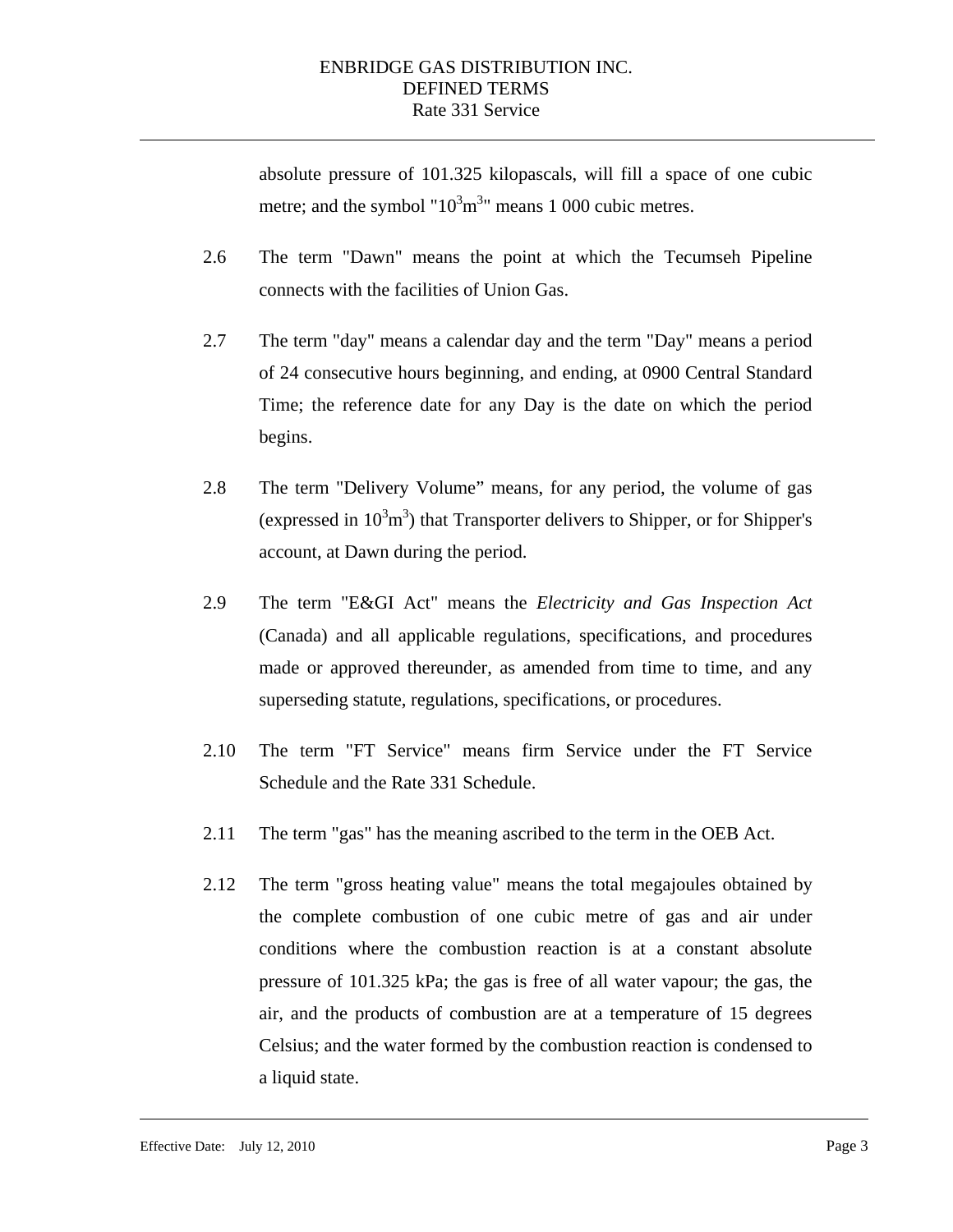- 2.13 The term "In-Service Date" means, for any Service Agreement, the date of the first Day in which Transporter is capable of providing Service to Shipper under the Service Agreement.
- 2.14 The term "IT Service" means interruptible Service under the IT Service Schedule and the Rate 331 Schedule.
- 2.15 The term "joule" means the amount of work done by a force of one newton moving an object through a distance of one metre.
- 2.16 The symbol "kPa" means kilopascals (1 000 pascals) of gauge pressure, unless absolute pressure is specified.
- 2.17 The term "Link Pipeline" means Niagara Gas's pipeline that extends from a point on the international border under the St. Clair River to Tecumseh.
- 2.18 The term "Maximum Daily Volume" means, for any Service Agreement, the level of Service set out as the Maximum Daily Volume in the applicable Service Index.
- 2.19 The term "megajoule" and the symbol "MJ" mean 1 000 000 joules; and the term "gigajoule" and the symbol "GJ" mean 1 000 000 000 joules.
- 2.20 The term "month" means a calendar month and the term "Month" means the period beginning on the first day of a month, at 0900 Central Standard Time, and ending on the first day of the next month at the same time.
- 2.21 The term "Niagara Gas" means Niagara Gas Transmission Limited, an affiliate of Transporter.
- 2.22 The term "Nomination(s)" means Shipper's notice(s) to Transporter nominating Service for any Day, using a format approved by Transporter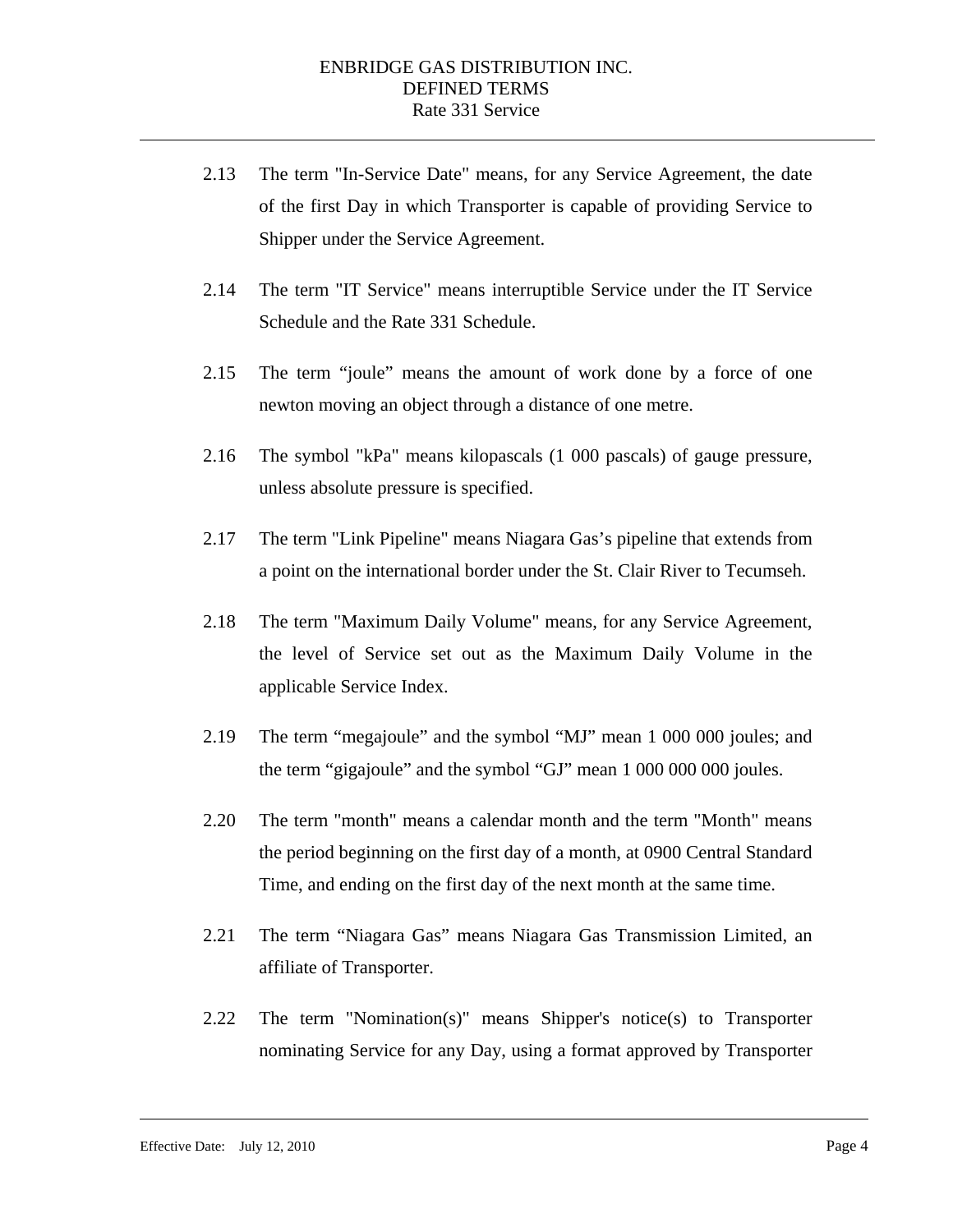that calls for Shipper to provide such information as Transporter may require (acting reasonably) in order to provide such Service to Shipper.

- 2.23 The term "OEB" means the Ontario Energy Board and any superseding regulatory or governmental authority.
- 2.24 The term "OEB Act" means the *Ontario Energy Board Act, 1998*, the applicable regulations made thereunder, and the applicable regulatory instrument(s) made or issued by the OEB, as amended from time to time, and any superseding statute, regulations, or regulatory instrument(s).
- 2.25 The term "Open Season" has the meaning ascribed to the term "open season" in section 1.2.1 of the STAR.
- 2.26 The term "Rate 331 Schedule" means, at any time, the version of Rate Number 331 - Tecumseh Transmission Service in Transporter's Rate Handbook that is in effect at the time.
- 2.27 The term "Receipt Volume" means, during any period, the volume of gas (expressed in  $10^3$ m<sup>3</sup>) that Transporter receives from Shipper, or for Shipper's account, at Tecumseh during the period.
- 2.28 The term "Service" means the provision as well as the use of the Tecumseh Pipeline for the purpose of receiving, transporting, and delivering gas.
- 2.29 The term "Service Agreement" means an agreement between Transporter and Shipper in the form of the applicable standard form Service Agreement for Service under either of Transporter's Service Schedules and the Rate 331 Schedule.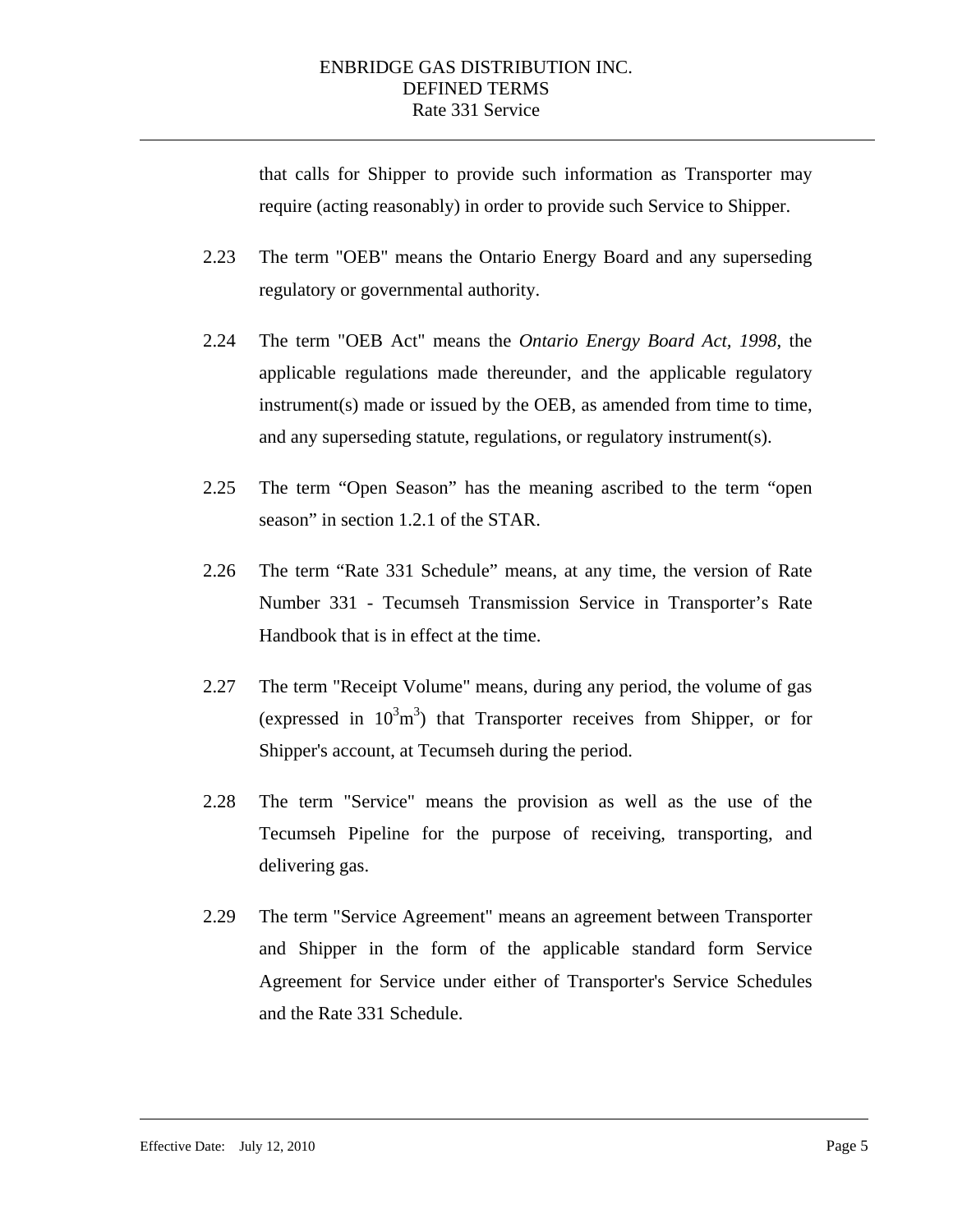- 2.30 The term "Service Availability Date" means, for any Service Agreement, the later of (a) the date specified as the Service Availability Date in the applicable Service Index and (b) the In-Service Date.
- 2.31 The term "Service Delay Period" means, for any Service Agreement, the period between (a) the date set out as the Service Availability Date in the applicable Service Index and (b) the In-Service Date.
- 2.32 The term "Service Index" means, for any Service Agreement, the Service Index attached to the Service Agreement and any superseding Service Index.
- 2.33 The term "Service Termination Date" means, for any Service Agreement, the latest of (a) the date set out as the Service Termination Date in the applicable Service Index, (b) the date of the last Day of a period subsequent thereto that corresponds to any Service Delay Period, and (c) the date specified in the Renewal Provisions contemplated by (and defined in) Section 5.1 of the FT Service Schedule.
- 2.34 The term "Shipper" means a person entitled to receive Service from Transporter in accordance with a Service Agreement.
- 2.35 The term "Shipper's account" means receipts or deliveries of gas, as the case may be, by a person acting on behalf of Shipper as an agent or otherwise.
- 2.36 The acronym "STAR" means the *Storage and Transportation Access Rule* that was made by the OEB on December 9, 2009 with an effective date of June 16, 2010, as it may be amended from time, and any superseding rule.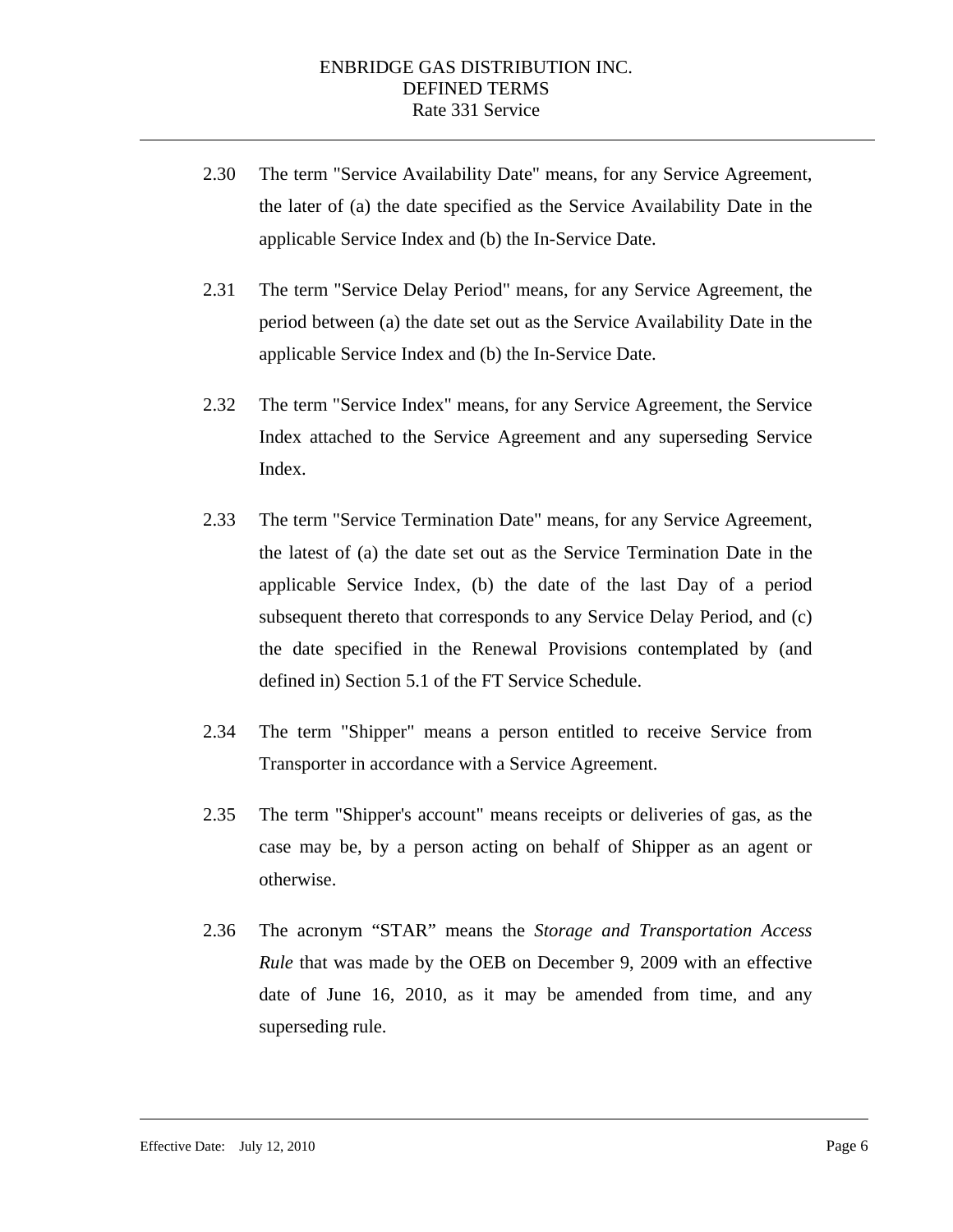- 2.37 The term "Summer Period" means a period of seven consecutive Months commencing on the first Day of April.
- 2.38 The term "Tecumseh" means the point at which the Link Pipeline connects with Transporter's facilities proximate to the inlet of the Tecumseh Pipeline.
- 2.39 The term "Tecumseh Pipeline" means Transporter's twin NPS-30 pipelines that extend from Tecumseh to Dawn.
- 2.40 The term "Tecumseh Pipeline Capacity" means, for any period, the maximum volume of gas that Transporter can receive, transport, and deliver by means of the Tecumseh Pipeline under the prevailing operating conditions during the period.
- 2.41 The term "Tecumseh Pipeline Expansion Facilities" means, at any time, any pipeline or related facilities, or both, that Transporter would have to construct and operate in order to increase the level of Service beyond the Tecumseh Pipeline Capacity at the time.
- 2.42 The term "Term" means, for any Service Agreement, the period from and including the Service Availability Date to and including the Service Termination Date.
- 2.43 The term "Transporter" means Enbridge Gas Distribution Inc.
- 2.44 The term "Union Gas" means Union Gas Limited.
- 2.45 The term "Union Gas Q&M Rules" means the terms and conditions governing the quality and the measurement of gas received by Union Gas at Dawn that are approved by the OEB or that are otherwise in effect.